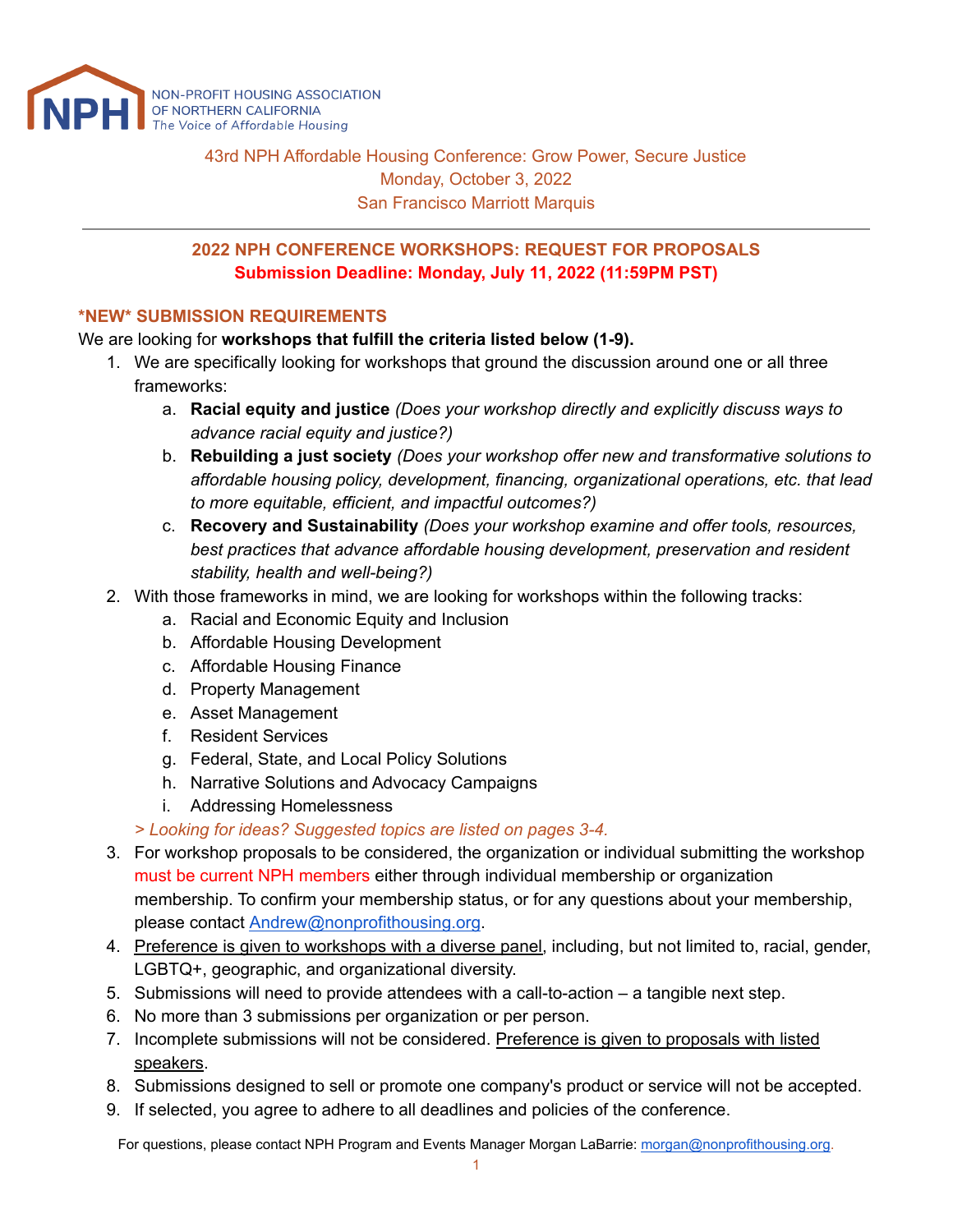

### **SPEAKER/MODERATOR REQUIREMENTS**

- **Save the Date:** Selected submissions will be presented in-person on Monday, October 3. If your workshop is selected, we will be finalizing and sharing session times in early August.
- **Registration**: Moderators and speakers attending the full conference will need to register.
- **Spread the word**: Speakers and moderators are asked to promote their workshops and/or the conference.
- **AV**: Screen, projector, mics, and laptop are provided in each workshop room. Presenters are responsible for bringing their own slides and printed handouts.
- **Final Workshop Information**: The final workshop description, speaker and moderator information, and full contact list of speakers for all accepted workshops must be received by Monday, August 22.
- **Presentation**: Presentations/handouts will be posted online ahead of time for the attendees and must be received by Friday, September 23.

#### **WORKSHOP DESIGN**

- Workshops are 75-minute sessions and must include a 10-15 minute Q&A at the end of or throughout your workshop.
- ALL workshops will be presented in-person.
- No more than four total panelists (3 presenters and 1 moderator).

#### **TIPS FOR A SUCCESSFUL SUBMISSION**

- The proposal should be well-written and well-developed.
- The panel should include a variety of organizations that represent strong cross-sector coalitions a panel representing a single organization is less likely to be selected.
- The workshop topic should be timely and responsive to current issues.
- We encourage interactive and engaging presentations with polls, surveys, photos, videos, etc. Get creative!

#### **WORKSHOP SELECTION PROCESS**

NPH members, staff, and Board members, who represent different sectors and levels of expertise, will review and select workshops. Please note that if you or your organization submits a proposal and is selected to participate in the selection process, you will be asked to recuse yourself from the discussion on that workshop.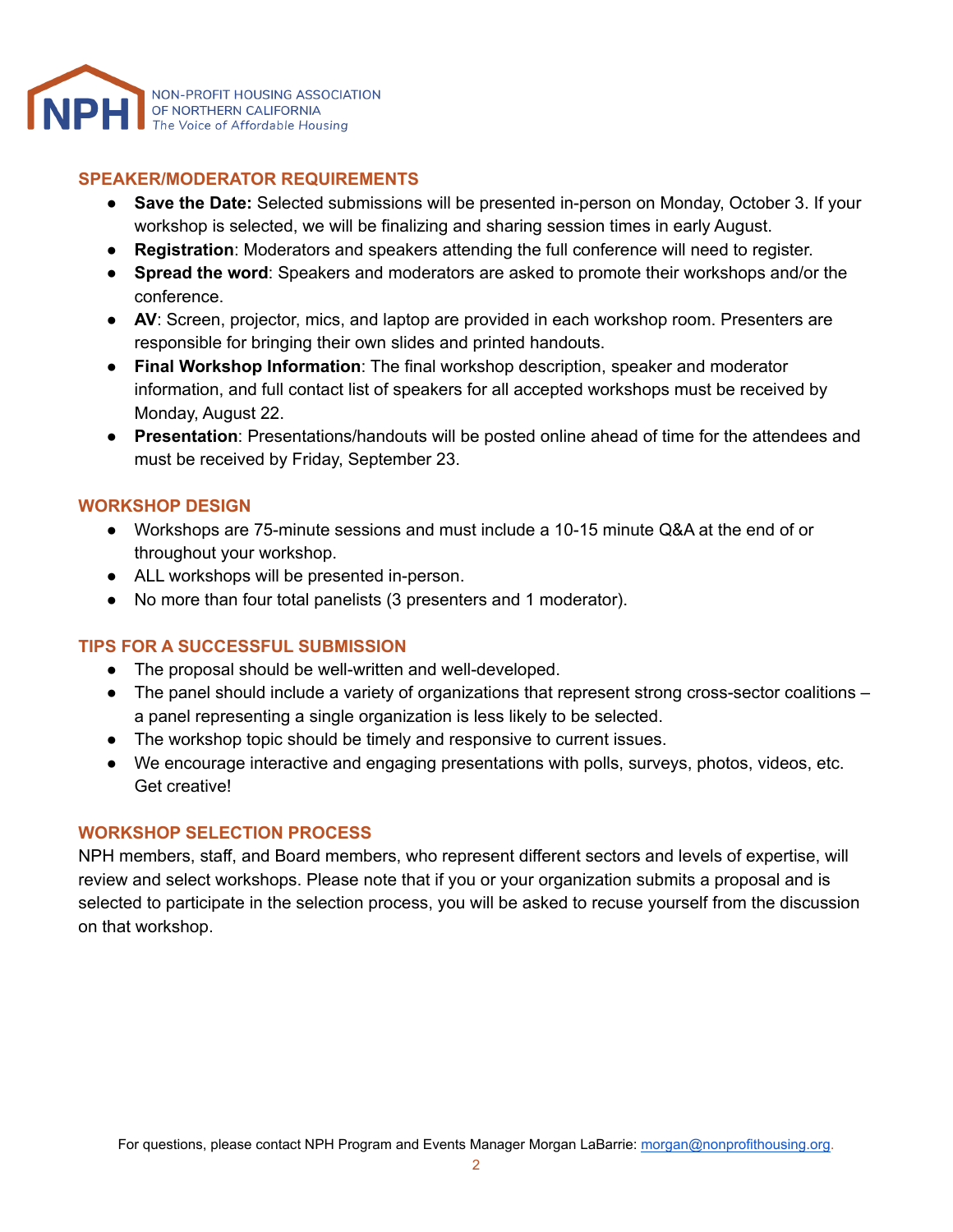

43rd NPH Affordable Housing Conference: Grow Power, Secure Justice Monday, October 3, 2022 San Francisco Marriott Marquis

# **2022 NPH CONFERENCE WORKSHOPS: REQUEST FOR PROPOSALS Submission Deadline: Monday, July 11, 2022 (11:59PM PST)**

| <b>TRACKS</b>                                               | <b>SUGGESTED TOPICS</b>                                                                                                                                                                                                                                                                                                                                                                        |
|-------------------------------------------------------------|------------------------------------------------------------------------------------------------------------------------------------------------------------------------------------------------------------------------------------------------------------------------------------------------------------------------------------------------------------------------------------------------|
| <b>Racial and Economic</b><br><b>Equity and Inclusion</b>   | Supporting and investing in BIPOC contractors and businesses<br>$\bullet$<br>Retention of diverse affordable housing staff<br>$\bullet$<br>Training and professional development as a means to this end<br>$\bullet$<br>Defining and creating organizational allyship<br>$\bullet$<br>Where do we start? How to conduct a racial assessment and<br>move your organization toward racial equity |
| <b>Affordable Housing</b><br><b>Development</b>             | Permanent Support Housing best practices<br>$\bullet$<br>How to lower costs<br>Equitable joint ventures to support diverse developers<br>$\bullet$                                                                                                                                                                                                                                             |
| <b>Affordable Housing</b><br><b>Finance</b>                 | Moving away from "risk-based" pricing<br>$\bullet$<br>Innovative methods to fund ELI housing<br>$\bullet$<br>How to finance and support homeownership<br>$\bullet$<br>Both/And approach to fair housing in State financing policy<br>$\bullet$                                                                                                                                                 |
| <b>Property Management</b>                                  | Emergency Rental Assistance: How to navigate new rules/laws<br>$\bullet$<br><b>Effectively Working in PSH Developments</b><br>$\bullet$<br>Inclusive tenant selection processes<br>$\bullet$<br>Envisioning a regional tenant selection tool/doorway<br>$\bullet$<br>Strengthening partnerships between housing authorities and<br>$\bullet$<br>affordable housing providers                   |
| <b>Asset Management</b>                                     | Insurance update<br>$\bullet$                                                                                                                                                                                                                                                                                                                                                                  |
| <b>Resident Services</b>                                    | GOTV, voter registration and education in prep for<br>$\bullet$<br>election/ballot measures<br>How to effectively engage residents in participating in<br>decision-making                                                                                                                                                                                                                      |
| <b>Federal, State, and Local</b><br><b>Policy Solutions</b> | Major 2022 Legislative Victories and Preview for 2023<br>$\bullet$<br>Bay Area Housing Finance Agency: Lessons learned and<br>how/why other regions should establish regional bodies<br>Continuing COVID Era renter protections/solutions                                                                                                                                                      |

For questions, please contact NPH Program and Events Manager Morgan LaBarrie: [morgan@nonprofithousing.org.](mailto:morgan@nonprofithousing.org)